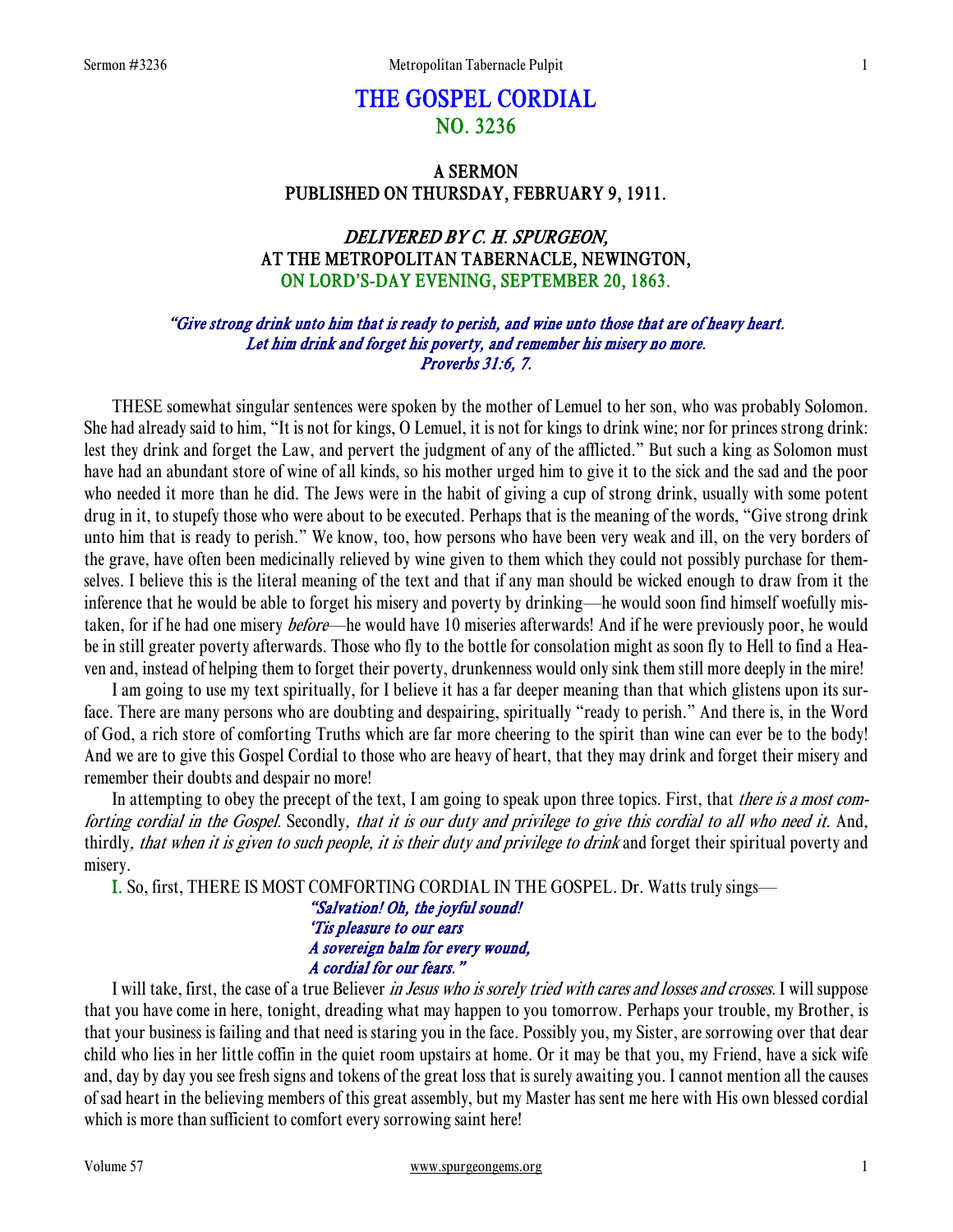Remember, Beloved, that all that happens to you comes in the course of Divine Providence. Your loving Heavenly Father has foreseen, foreknown and, I venture to say, foreordained it all! The medicine you have to drink is very bitter, but the unerring Physician measured all the ingredients, drop by drop, and then mixed them in the very way in which they would best work for your highest good. Nothing in this world happens by chance. That great God who sits upon the circler of the heavens, to whom all things that He has made are but as the small dust of the balance, who make the clouds His chariot and rides upon the wings of the wind—that same God cares for you with such special care that He has even numbered the very hairs of your head and put your tears in His bottle! You may, therefore, rest assured that even those experiences which are causing you so much sorrow are all in accordance with His eternal counsel and decree! Does not this Divine Cordial make you forget your poverty and remember your misery no more?

 Remember, too, that everything that happens to Believers is working for their present and lasting good. "We know that all things work together for good to them that love God, to them who are the called according to His purpose." If you could have chosen your own circumstances and condition in life, you could not have made so wise a choice as God has made for you! The gardener knows where his plants will flourish best. Some of them might wish to grow in the sunshine, although like the fern family, they are better in the shade. Some of them would prefer to be on yonder mossy bank, but the gardener puts them in sandy soil because he knows that it is better suited to the requirements of their nature. You may depend upon it that there never was any earthly father who was so attentive to the needs of his child as your Heavenly Father is to you! When you decide as to the occupation you think is best for your son to follow, you may select the very career that will prove to be his ruin—but when God plans your future, He takes more care in arranging for you than you do in arranging for your boy and, as He sees the end from the beginning—which you cannot see either for yourself or for your child—He chooses for you with Infinite and Unerring Wisdom! Do not wish to have it otherwise, dear Brother or Sister in Christ! Be not only content with such things as you have, but say with David, "The Lord is the portion of my inheritance and of my cup: You maintain my lot. The lines are fallen unto me in pleasant places; yes, I have a goodly heritage." So drink this Divine Cordial and forget your poverty and remember your misery no more!

 Moreover, beloved Friend, do you not know that the Lord Jesus Christ is with you in all your poverty and misery? Shadrach, Meshach and Abednego never realized the Presence of the Son of God so blessedly until they were cast alive into Nebuchadnezzar's burning fiery furnace! But His Presence with them, there, was so manifest that even the heathen king exclaimed, "I see four men loose, walking in the midst of the fire, and they have no hurt; and the form of the fourth is like the Son of God." There is many a child who has no special petting and fondling so long as it stays well—but as soon as it is ill it seems as though all the mother's love was concentrated upon that particular member of the family—and it is to you who especially need such a cheering message that the Lord says, "As one whom his mother comforts, so will I comfort you; and you shall be comforted." It was to His ancient people that He gave the gracious promise and it was concerning them that it was said, "In all their affliction, He was afflicted, and the angel of His Presence saved them; in His love and in His pity He redeemed them; and He bore them, and carried them all the days of old." It is thus that He still tenderly and lovingly deals with His tried and afflicted people! And this thought ought to be like a cordial to make them forget their poverty and misery!

 I might keep on all night trying thus to comfort tried saints, but I must content myself by giving them just one more sip of this Divine Cordial and that shall be this—remember how soon all these trials will be over! Be of good courage, weary pilgrim—the heavenly mansion where you are to rest forever is almost in sight! It is so close that you may well sing—

## "My Father's house on high, Home of my soul! How near, At times, to faith's foreseeing eyes, Your golden gates appear!"

How fast the years fly by and our trials and troubles are flying just as fast. Beloved, Paul truly wrote concerning "our light affliction, which is but for a moment," for after all, our afflictions are only like a troubled dream—a little starting in the sleep of life and then we wake to sleep no more forever. This world is to the Believer, like a country inn by the wayside where there are many constantly coming and going, and there are such disturbing noises that no one can rest. Well, never mind, you are only tarrying there for one short night and then you shall be up and away to your eternal home, to go no more out forever! Will not this Divine Cordial make you forget your poverty and remember your misery no more?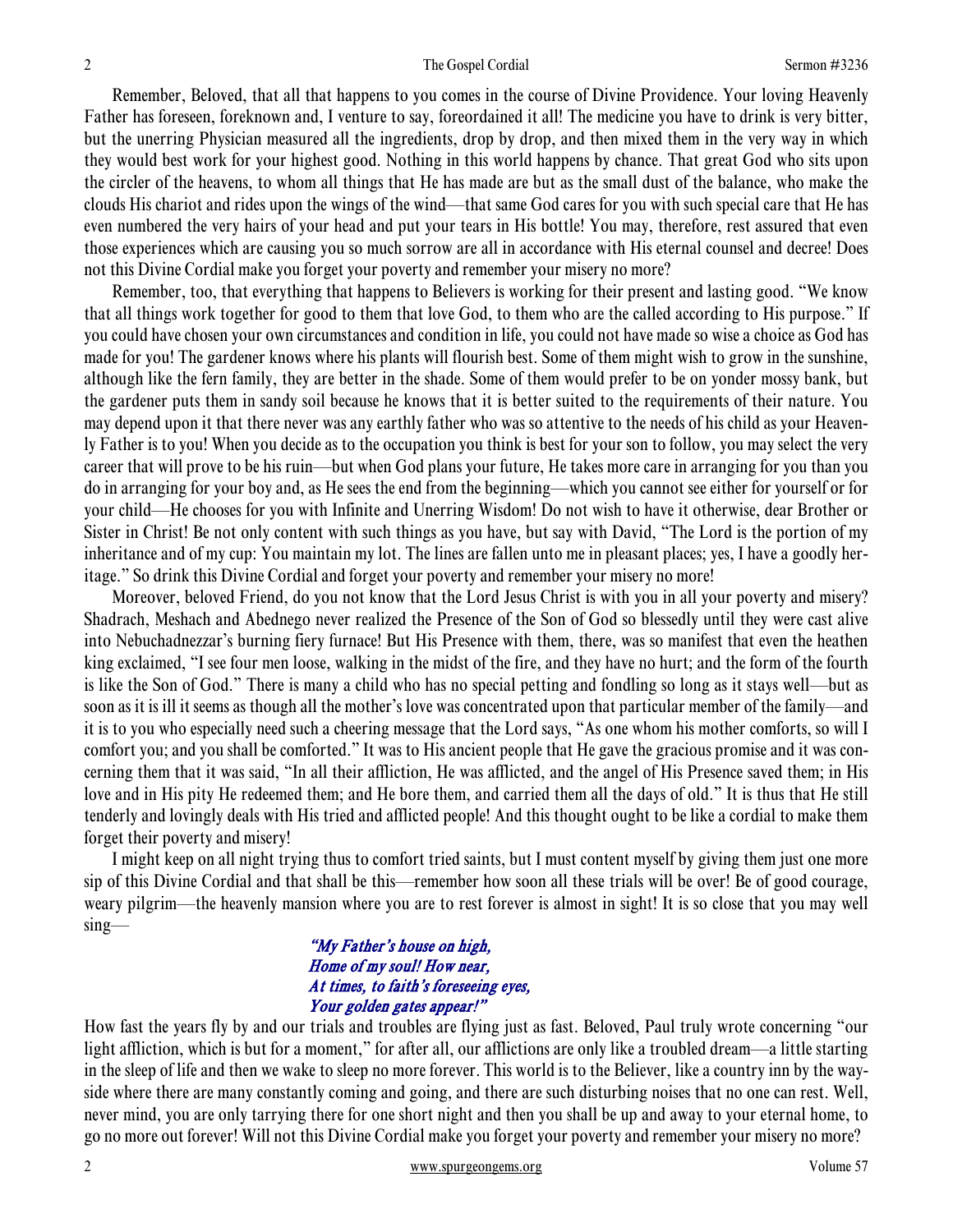#### Sermon #3236 **Sermon #3236** The Gospel Cordial 3

Now I will take the case of a true Believer in Jesus who is suffering from soul-desertion. You, my Friend, are inclined to say with Heman the Ezrahite, "O Lord God of my salvation, I have cried day and night before You!...You have laid me in the lowest pit, in darkness, in the deeps...Lord, why do You cast off my soul? Why do You hide Your face from me?" You are even inclined to think that you now can understand that cry of Christ upon the Cross, "My God, My God, why have You forsaken Me?" The Lord seems to turn a deaf ear to your supplications! Prayer, itself, is a heavy burden to you—you have no comforting visions of the Savior's face—past seasons of holy enjoyment are only remembered by you with regret that you no longer have such happy experiences! Even when you turn to the Word of God, itself, your eyes seems to fix only upon the threats and never notice the many "exceedingly great and precious promises." And your soul is "ready to perish" in despair! Well, my poor Brother, if there ever was a time when you needed the spiced wine of God's Covenant faithfulness and the luscious, nutritious nectar of Jesus Christ's everlasting Love, it is now! I wonder what Arminians do when they are seized with this kind of spiritual condition and shake in terror from head to foot? I know that when I have these attacks—and I do have them very badly sometimes—I turn to those texts that say most about God's free and Sovereign Grace and I try to get the marrow and fatness out of them to feed my starving soul! Those who, "do business in great waters," spiritually, find that nothing will serve their turn but God's eternal decrees, God's unchanging purposes, God's never-failing faithfulness, God's distinguishing, discriminating Grace! At least that is my own experience and I urge you, my despairing Brother or Sister, to take a deep draft of the same Divine Cordial so that you may forget your spiritual poverty and remember your misery no more! You are not likely to turn the high Doctrines of the Gospel to evil account, so come and feed upon them till your soul is satiated with these dainties of your Lord's banqueting house. Accept His own gracious invitation, "Eat, O Friends; drink, yes, drink abundantly, O Beloved."

 Among the other comforting things that I should say to a Brother or Sister suffering from soul-desertion would be this—Remember, Brothers and Sisters, if you were ever a child of God, you are a child of God now! You pass through many changes, but you have a Savior who is always the same—"Jesus Christ, the same yesterday, and today, and forever." You have your ups and downs. You change with every phase of the moon. But with the great "Father of Lights" there is "no variableness, neither shadow of turning." We rightly sing—

> "Unchangeable His will Whatever be my frame! His loving heart is still Eternally the same! My soul through many change goes, His love no variation knows!"

 He never began a work of Grace in anyone and then left it unfinished! He never adopted a child into His family and then cast him out to perish! The Lord Jesus Christ never first married any soul and then divorced her, for He hates putting away. He will never part with any member of His mystical body, If He could do such an outrageous thing, He would, Himself, be incomplete! So, my despairing Brother, I say to you that if you have ever had the Light and the Love of God in your soul, not only are you *still* a saved man, but the time will yet come when you will know that it is so! Like Jonah, you will yet come up out of the depths and with him you will ascribe all the glory of your salvation unto the Lord.

I also want to try to comfort *some true Believers in Jesus who are afraid they are not really the Lord's*. I am glad that John Bunyan mentioned some of their names in his immortal allegory, for we still have among us swarms of people who answer to his description of Mr. Fearing, Mr. Feeble-Mind, Mr. Despondency and his daughter, Miss Much-Afraid, Mr. Ready-to-Halt and Mr. Little-Faith, though we have only here and there a Mr. Great-Heart, or a Mr. Stand-Fast, or a Mr. Valiant-for-Truth. Well, dear Friends, if you are here, tonight, let me remind you that although you are the little ones in God's family, you are not little in God's sight! He loves you just as much as He loves the greatest saint who ever lived! When the Lord gave the commandment to Moses concerning the ransom for every soul numbered among the children of Israel, it was expressly stated, "The rich shall not give more and the poor shall not give less than half a shekel when they give an offering unto the Lord to make an atonement for your souls." It is the same in the Atonement worked by the Lord Jesus Christ—it cost Him just as much, and no more, to ransom the least of His people or the greatest—and He loves them equally! He may use some of them as His instruments more than He uses others, but He has the same regard for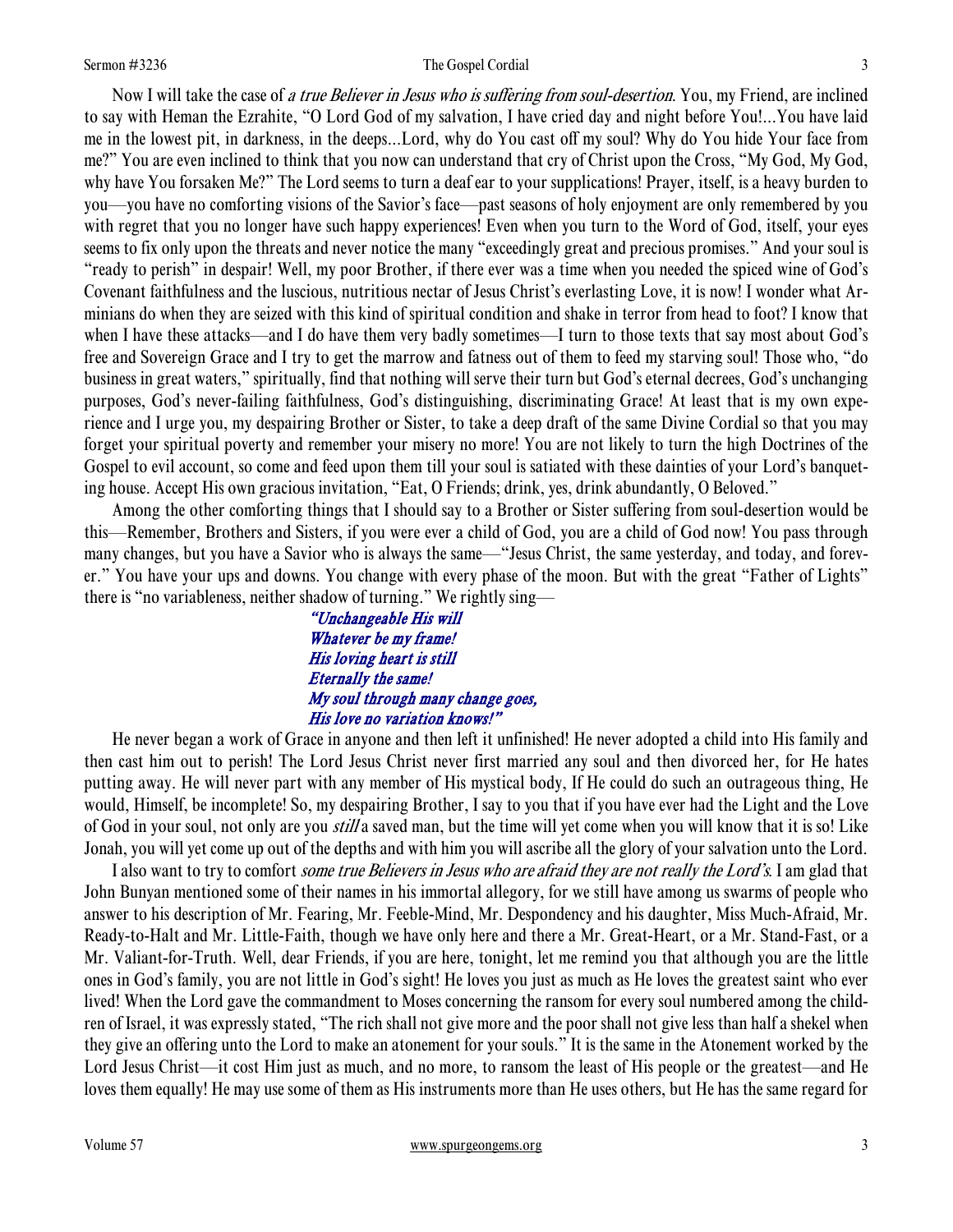all of them! If He ever makes any difference in His treatment of them, it is the weak ones who have the preference—He carries the lambs in His bosom, but He allows the strong sheep to follow in His tracks.

 So be of good cheer, you feeble folk who belong to Christ, and also remember that little saints are just as safe as big saints. If we are with Christ in the vessel of His Church, we are just as safe as all the rest of those on board—and we may rest assured that we shall never perish, for if we could, Christ would perish, too, and that can never be! The greatest saint who ever served his Lord with Apostolic zeal or even Christlike self-sacrifice, has to rely for his salvation on the blood and righteousness of Jesus Christ—and the feeblest saint has to do the same—and the one is no more saved and safe than is the other. So Mr. Fearing and Miss Much-Afraid, drink that Divine Cordial and be no longer either doubtful or sad!

I think my text also has a special message to *the sinner who is heavy of heart and desponding in spirit*. To such an one I would present the Gospel Cordial thus. My Friend, remember that "Christ Jesus came into the world to save sinners." That word, "sinners," includes you. And if you ask me, "What must I do to be saved?" I answer as Paul did when that question was put to him, "Believe on the Lord Jesus Christ and you shall be saved." So, as you are *commanded* to believe on Christ, to rely upon Him, to trust to Him to save you, it cannot be presumptuous on your part to do so! Jesus Christ is "mighty to save." He is able to save unto the uttermost all that come unto God by Him. If there is a sinner here who is so bad that I could not describe his case to you, he is not too bad for Christ to save! Then why do you despair, O you who are "ready to perish," seeing that God has given up His well-beloved Son to die for just such sinners as you are? Your sins are great, I know, and they cry aloud for punishment—but the moment that you repent of them and trust in the blood of Jesus to cleanse you from them—you shall be made perfectly whole! Your sins shall be so completely put away that God says that if they are searched for, they shall not be found! They shall be as absolutely annihilated as if you had never committed them! What more comforting cordial than that can you possibly have set before you? Then drink of it and forget your poverty and remember your misery no more!

II. I can only speak very briefly upon the second point which is that IT IS OUR DUTY AND PRIVILEGE TO GIVE THIS CORDIAL TO ALL WHO NEED IT.

 Brothers and Sisters in Christ, I want you all to obey the injunction of the text by giving this Gospel Cordial to those who are heavy of heart and "ready to perish." Some of you can do this by talking to them of your own experience. When you meet with doubting and desponding souls, tell them how the Lord delivered you from old Giant Despair's grim dungeon in Doubting Castle. Remind them of that key called, Promise, which can unlock the doors of the prison where they lie bound in fetters of iron! We are told that Origen, so long as his strength permitted, used to go to the prisons where the Christians were confined during the Decian persecution and afterwards went with them to the stake, comforting them from the Scriptures which he had found to be such a support to his own soul. Imitate him as far as you can, even though Christians are not now persecuted unto death.

Many of you can give away this Gospel Cordial by visiting the sick and the poor. In so vast a Church as this, it is impossible for the pastor or elders to visit all the members, much less visit all who compose our great congregation! So I would urge you to do the visiting, yourselves, as far as you are able. Especially would I invite you who are the most deeply experienced in the things of God to find out the sin and the sorrowing in your own neighborhoods and to comfort them with the comfort wherewith you, yourselves, have been comforted of God. Then, many more of you than are at present doing it, can give away this Gospel Cordial by preaching wherever and whenever you have the opportunity. In such a city as London, where every street corner can furnish a pulpit and every street can supply a congregation, there is no excuse for the man with only one talent if he does not use it for Christ! The good news you have to tell, my Brother, is so sweet that it should be told over and over and over again till every gale shall spread the tidings to—

# "All people that on earth do dwell."

I pray the Lord also to raise up many Brothers and Sisters from our midst to go to "the regions beyond" as missionaries of the Cross and to move you who cannot preach, to give of your substance either for the training of our Brothers in the College, or for the support of those who are called of God to preach and teach the Word in distant lands where Jesus is not known. In that way, you, too, will be helping to give the Gospel Cordial to those who are heavy of heart and "ready to perish."

III. Now lastly and but briefly, WHEN THIS GOSPEL CORDIAL IS GIVEN TO SUCH PEOPLE, IT IS THEIR DUTY AND PRIVILEGE TO DRINK IT and forget their spiritual poverty and remember their misery no more!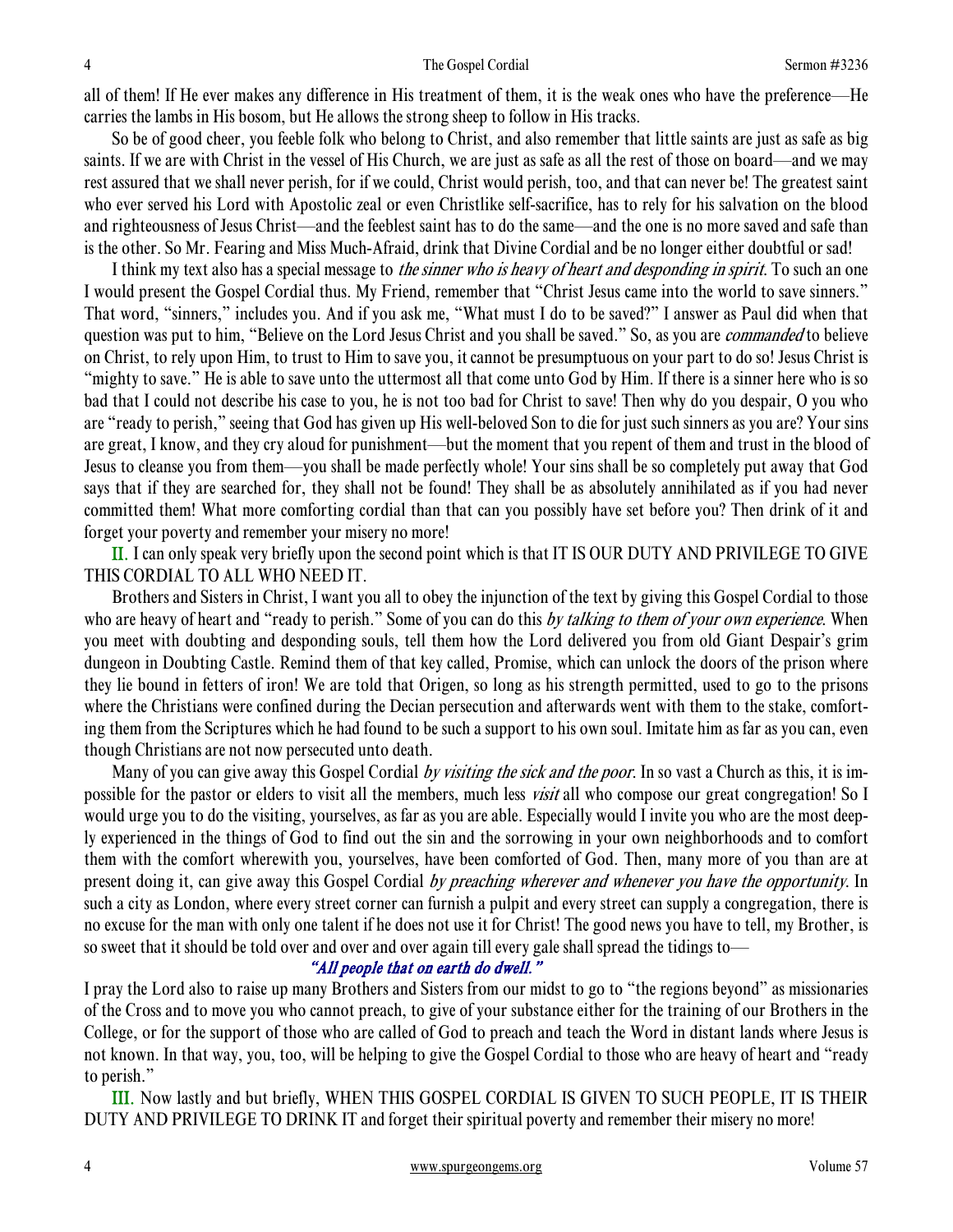#### Sermon #3236 **Sermon #3236** The Gospel Cordial 5

 We can bring a horse to the water, but we cannot make him drink it. And we can carry this Gospel Cordial to the sinner, but only the Holy Spirit can sweetly constrain him to take a full, deep drink of it. I have been trying to give this Cordial, again tonight, to those who need it, as indeed I have been doing ever since the Lord first opened my mouth to speak for Him. But what about your part of the business, my dear Hearers? It is my duty and privilege to preach the Gospel, but it is just as much your duty and privilege to believe it when it is preached! "Faith comes by hearing," but alas, there are many who hear the Word who are like those of whom the Apostle wrote that "the Word preached did not profit them, not being mixed with faith in them that heard it." To have the healing medicine in your hands and yet not to drink it is to commit spiritual suicide! I beseech you, Sinner, not to add that crowning crime to all your other iniquities! I pray you, this very hour, to accept the proffered blessing. The Water of Life is set before you—drink and live! The Bread of Life is placed within your reach—why should your immortal soul be starved and perish?

 Do you fear that you are too black a sinner to be saved? Remember Agur's words concerning one of the "four things which are little upon the earth," but which "are exceedingly wise." He said, "The spider takes hold with her hands and is in kings' palaces." It may be that Agur had seen a big black spider in Solomon's palace and that, as he mused upon it, he said to himself, "That ugly creature is very wise, for there was a great storm coming on and her usual home would have been unsafe, so, looking about for a place of shelter, she spied an open window in the King's palace and in she went. She had no right there—no one had invited her—but there she was." Now, poor Sinner, that spider was not as full of venom as you are full of sin! There is a greater storm coming on than that spider dreaded—and the door of God's Mercy is as surely open as was that window in Solomon's palace! And you are invited to enter, as that spider never was invited! O Sinner, be at least as wise as a spider and come in to God's royal palace of salvation! For once you are inside, you shall never be cast out!

 Are you still afraid to come to Jesus? Then let me remind you of that poor woman who came and touched the hem of His garment and was instantly cured of her long-standing malady! You remember that she was ceremonially unclean she had no business to be in a crowd—yet she was so eager to be healed that she worked her way through the throng until she was near enough to Jesus to touch the border of His seamless robe, for she said, "If I may touch but His clothes, I shall be whole." She did so and Christ at once honored her faith and gave her the gracious assurance that she might "go in peace"—and keep the cure that she had, as it were, obtained by stealth! O Sinner, will you not be as wise as that poor woman was? You need not attempt to *steal* the blessing, for you are *invited* to come and take it openly! Jesus still says, "Come unto Me, all you that labor and are heavy laden, and I will give you rest." Rest is what you need—rest of mind, rest of heart, rest of conscience—that rest can only come to you by faith, "for we who have believed do enter into rest." O you poverty-stricken and miserable sinners, believe in Jesus! Take His yoke upon you and learn of Him, for so shall you find rest unto your souls! And then shall you also realize that "there remains" another rest—a fuller and yet more blessed one—even that eternal "keeping of Sabbath" which is the blissful portion of all "the people of God!"

 There is the Divine Cordial which we are commanded to place within your reach. Drink it and forget your poverty and remember your misery no more. God bless you, for Jesus' sake! Amen.

# EXPOSITION BY C. H. SPURGEON: JOHN 11:1-44.

 Verse 1. Now a certain man was sick, named Lazarus, of Bethany, the town of Mary and her sister Martha. To many people it may have seemed an event of no particular importance that "a certain man was sick, named Lazarus, of Bethany," but great consequences often depend upon what appear to us to be very minor matters—and we must not despise the least of the Lord's people, nor think little of anything that concerns them. When a king or an emperor is ill, the news is published in all the papers, but when a friend of the Lord Jesus, a man "named Lazarus of Bethany" was sick, that event was recorded in the Bible because of something very remarkable which was to follow that sickness! Lazarus was a son of God—and Divine Grace makes greater distinctions than earthly rank and worldly honors ever can make!

Volume 57 www.spurgeongems.org 5 2, 3. (It was that Mary which anointed the Lord with ointment and wiped His feet with her hair, whose brother Lazarus was sick). Therefore his sisters sent unto Him, saying, Lord, behold, he whom You love is sick. [See Sermon #1518, Volume 26—BELOVED, YET AFFLICTED—Read/download the entire sermon, free of charge, at http://www.spurgeongems.org.] So you see that those whom Jesus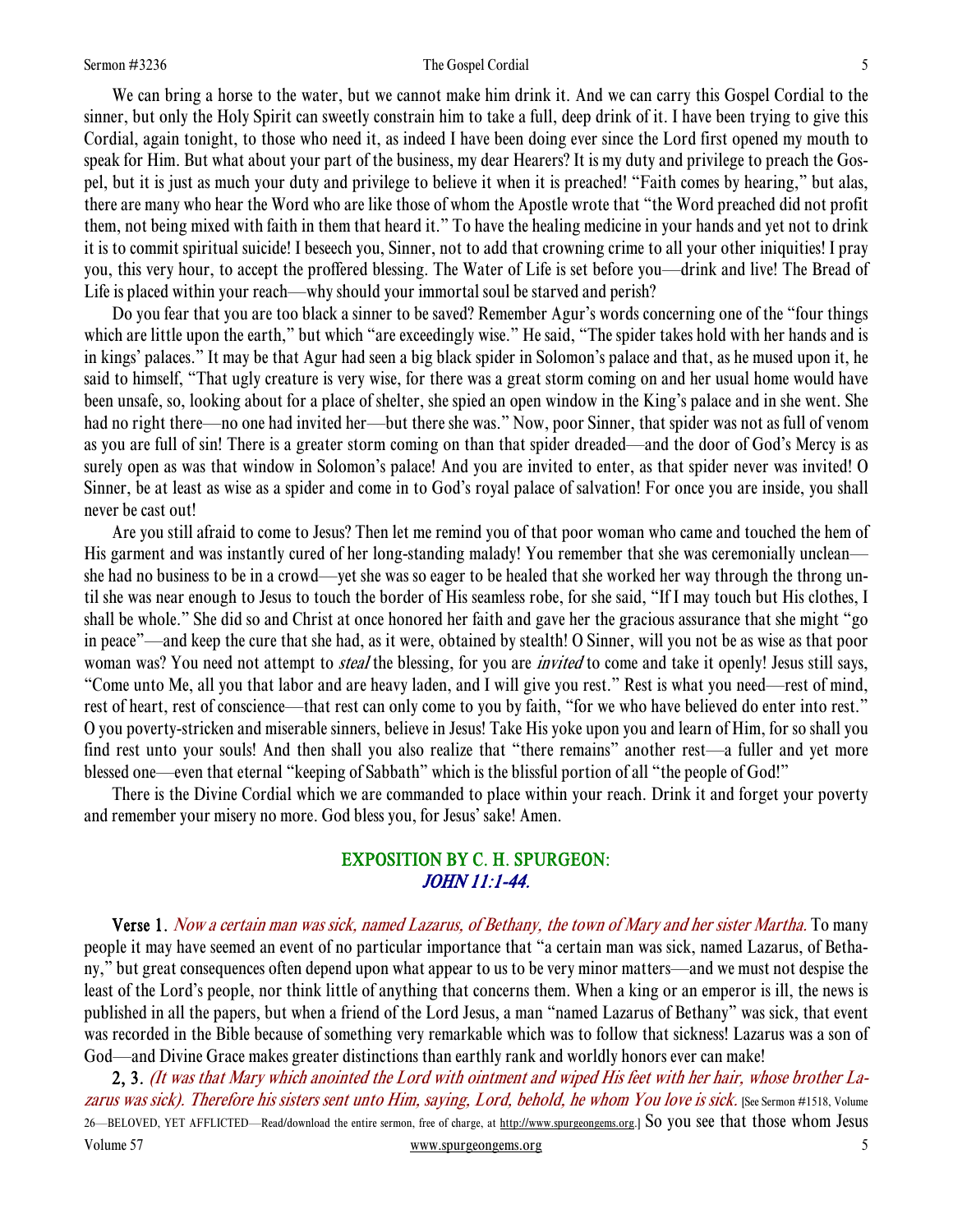loves may be, themselves, ill, or may have dear ones who are ill. Yes, and the illness may be sent by God as a token and testimony of His affection for them! Men polish gems, but they do not take the trouble to polish common pebbles—and God sends affliction to His own beloved ones for their good and for His Glory.

4. When Jesus heard that, He said, This sickness is not unto death. That was not to be the end of it. God had quite another purpose in view in allowing Lazarus to be sick. "This sickness is not unto death."

4. But for the Glory of God, that the Son of God might be glorified thereby. Jesus knew that Lazarus would die, but He also knew that his death would only be a kind of interlude—the great design of God was not to take Lazarus Home at that time, but to glorify His Son in the resurrection of Lazarus from the dead!

5. Now Jesus loved Martha and her sister, and Lazarus. Happy was the family at Bethany of which it could be said that all the members of it were dear to Christ! Is it so with your household, Martha? Or is it only Mary who is thus loved? Has Lazarus been left out? Then pray for your brother as these gracious sisters sent to tell Jesus about Lazarus.

6. When He had heard, therefore, that he was sick, He still abode two days in the same place where He was. We cannot always understand what our Master does. It seemed a strange thing that when Jesus heard that Lazarus was sick, He stayed where He was. Yet there was a good reason for the delay—Christ was waiting in wisdom and in love. I think I see Mary and Martha, day after day wondering where Jesus could be! Perhaps even thinking hard thoughts of Him and saying, "He loved us, and He loved our brother—why did He not come as soon as we sent for Him?"

7-10. Then after that He said to His disciples, Let us go into Judæa again. His disciples said unto Him, Master, the Jews of late sought to stone You, and do You go there again? Jesus answered, Are there not twelve hours in the day? If any man walks in the day, he stumbles not because he sees the light of this world. But if a man walks in the night, he stumbles because there is no light in him. Christ felt that His day was not over and that He could not die before His work was done and, therefore, He did not fear the stones cast by unbelieving foes! So, my Brother, at all risks go on with your God-given work! You will live through your 12 hours and you will not live a moment longer! Be so much a believer in predestination that even if duty calls you to risk your life, you will bravely do it knowing that you are in the hands of God and that your life cannot end until your appointed 12 hours have expired!

11. These things said He: and after that He said unto them, Our friend Lazarus sleeps. "Our friend?" Why, Lazarus was *Christ's* friend—yes, but those who are Christ's friends are our friends, too, if we belong to Christ! I have recently met with a large number of persons from different countries, but the moment we discovered that we loved the same Lord, we seemed to be as intimate as if we had been next-door neighbors for the last 50 years! "Our friend Lazarus sleeps."

 11-14. But I go, that I may awake him out of sleep. Then said His disciples, Lord, if he sleeps, he shall do well. Howbeit Jesus spoke of his death: but they thought that He had spoken of taking of rest in sleep. Then said Jesus unto them plainly, Lazarus is dead. Let me remind you, my dear Brothers who preach the Gospel, that you will have to preach very plainly—for you see that even the Apostles could not understand a figure of speech! When Christ said, "Our friend Lazarus sleeps," they mistook His meaning, so He had to say plainly, "Lazarus is dead." That is how we must preach the Gospel—not only so that our hearers can understand it, but so that they *cannot misunderstand it*.

15, 16. And I am glad for your sakes that I was not there, to the intent you may believe. Nevertheless let us go unto him. Then said Thomas, which is called Didymus, unto his fellow disciples, Let us also go, that we may die with Him. Thomas always took a dark view of things, so he thought his Master was going to be killed. But he was a brave disciple, for he said to the other disciples, "Let us also go, that we may die with Him." There are still many very timid despondent disciples, but they cling to Christ and, if necessary, they would die for Him as Thomas was willing to die with Him! God bless you, Thomas! There are worse men than you, but not many better!

17. Then when Jesus came, He found that he had already lain in the grave four days. You know that in the East they have to bury the dead almost immediately because of the heat of the climate—so that Lazarus was, not long after he was dead, put away in the family vault.

18. Now Bethany was near unto Jerusalem, about fifteen furlongs off. An easy walk of somewhere about two miles.

19, 20. And many of the Jews came to Martha and Mary, to comfort them concerning their brother. Then Martha, as soon as she heard that Jesus was coming, went and met Him: but Mary sat still in the house. You will often hear people praising Mary at the expense of Martha, but although Mary is commended for sitting at Christ's feet, Martha, here, was the first to meet her Lord. The varying characters of different persons come out best at different times. Mary is best at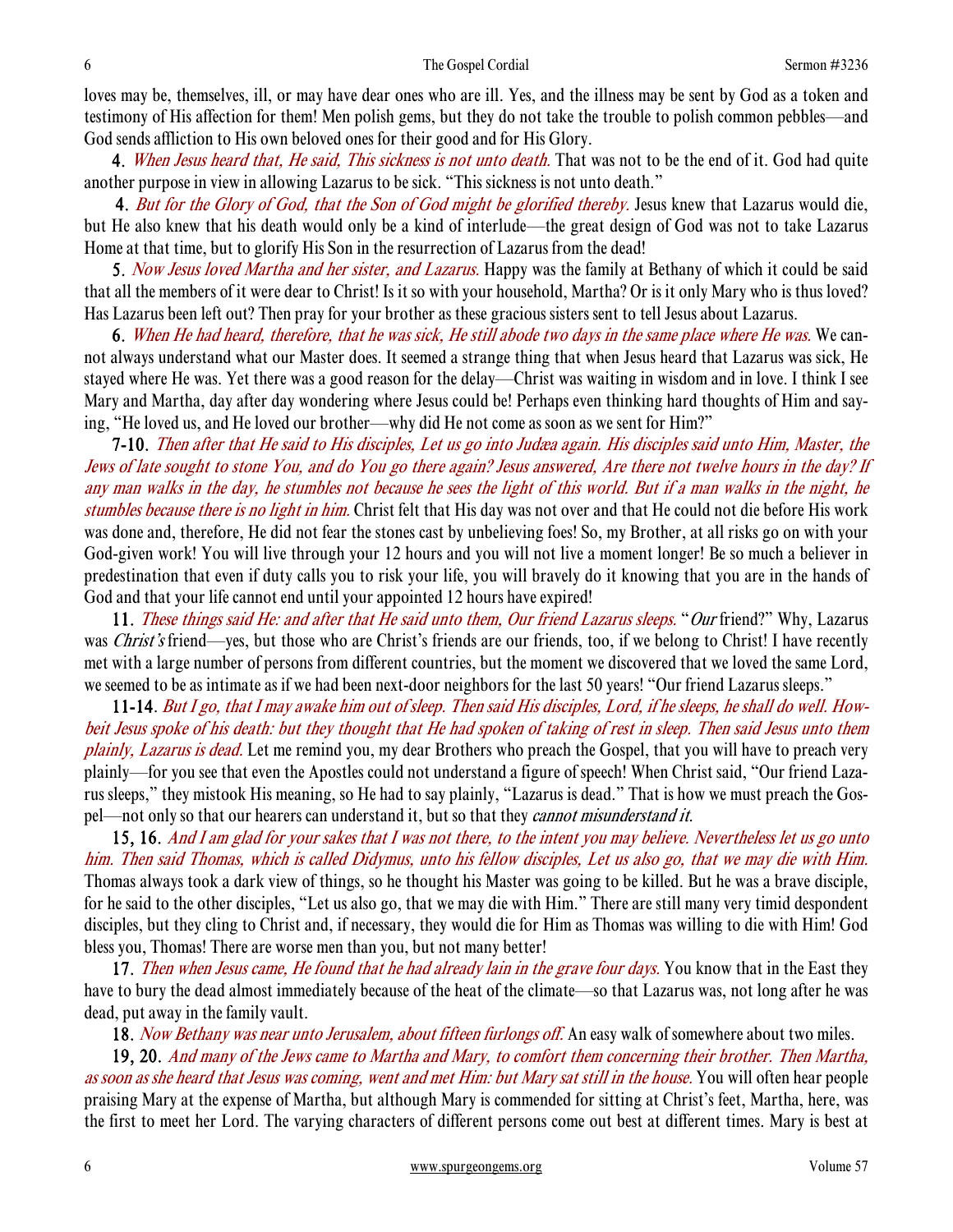sermon time—she forgets the cups and the platters. But Martha is the more practical in the time of grief. She is active and does not give way as Mary does. She is not so contemplative and not so crushed as Mary is, so she is the first to go to meet her Lord.

21. Then said Martha unto Jesus, Lord, if You had been here, my brother had not died. There seems to have been just a tinge of reproach in Martha's words—and Mary said exactly the same words to their dear Master and Friend a little later. And I have often heard Martha and Mary talk in this fashion—"Oh, if we had only had another doctor!" Or, "If our dear friend had not gone to the seaside!" Or, possibly, "If he had gone to the seaside, he might not have died." Well now, beloved Friends, you have grief enough in having lost your relative or friend without adding to it by these unwise suppositions about what might have happened if you had done something else! Do not fall into that mistake and wound yourselves and grieve your best Friend by unnecessary and useless regrets!

22-24. But I know that even now [See Sermon #2249, Volume 38—EVEN NOW—Read/download the entire sermon, free of charge, at http://www.spurgeongems.org.], whatever You will ask of God, God will give it to You. Jesus said unto her, Your brother shall rise again. Martha said unto Him, I know that he shall rise again in the Resurrection at the Last Day. She could not believe the joyful meaning that Christ meant to convey to her when He said, "Your brother shall rise again."

25. Jesus said unto her, I am the Resurrection. Note that our Lord did not say, "I am He who raises the dead," but, "I am the Resurrection."

25-27. And the Life: He that believes in Me, though he were dead, [See Sermon #1799, Volume 30—"THOUGH HE WERE DEAD"— Read/download the entire sermon, free of charge, at http://www.spurgeongems.org.] *yet shall he live: and whoever lives and believes in Me shall nev*er die. Do you believe this? She said unto Him, Yes, Lord: I believe that You are the Christ, the Son of God, which should come into the world. Will not many of you make Martha's grand confession of faith your own? Believe in Jesus and then you will be able to believe anything and everything that He says!

28. And when she had so said, she went her way and called Mary, her sister, secretly, saying, The Master is come, and calls for you. [See Sermon #1198, Volume 20—THE MASTER—Read/download the entire sermon, free of charge, at http://www.spurgeongems.org.] Metropolitan Martha's title for Christ might be rendered, "The Teacher, The Authoritative Teacher," yet I am glad our translators put it, "The Master."

29. As soon as she heard that, she arose quickly and came unto Him. The coming of Christ had such an effect upon her that she arose from amid the ashes of her sorrow and went out to meet her dear Lord and Master.

30, 31. Now Jesus was not yet coming into the town, but was in that place where Martha met Him. The Jews then which were with her in the house, and comforted her, when they saw Mary, that she rose up hastily and went out, followed her, saying, She goes unto the grave to weep there. It is significant that these mourners did not follow Martha when she went to meet Jesus—but they did follow Mary. Sometimes sinners who are not converted by listening to one preacher, are blessed by the testimony of two. One sister may not be able to lead her brother to Christ, yet God may enable two to do it. Jesus sent out His 70 disciples, "two and two," and the Apostles are usually mentioned in pairs—Simon and Andrew, James and John, Phillip and Bartholomew and so on—and we shall find that two Christians can often accomplish what one alone could not do.

32, 33. Then when Mary was come where Jesus was, and saw Him, she fell down at His knees, saying unto Him, Lord, if You had been here, my brother had not died. When Jesus therefore saw her weeping, and the Jews also weeping which came with her, He groaned in the spirit and was troubled. His heart was full of sympathy. He felt the grief of these mourners and sorrowed with them.

**34, 35.** And said, Where have you laid him? They said unto Him, Lord, come and see. Jesus wept. [See Sermon #2091, Volume 35—"JESUS WEPT"—Read/download the entire sermon, free of charge, at http://www.spurgeongems.org.] In the original, a very blessed and expressive word is used here concerning Christ's weeping—quite a different word from that used to describe the weeping of Mary and the Jews. It should be a constant comfort to the sorrowing Church of God that "Jesus wept."

Volume 57 www.spurgeongems.org 7 7 36-39. Then said the Jews, Behold how He loved him! [See Sermon #3228, Volume 56—"OH, HOW HE LOVES"—Read/download the entire sermon, soon, free of charge, at http://www.spurgeongems.org.] And some of them said, Could not this Man, who opened the eyes of the blind, have caused that even this man should not have died? Jesus therefore, again groaning in Himself, came to the grave. It was a cave and a stone lay upon it. Jesus said, Take away the stone. Martha, the sister of him that was dead, said unto Him, Lord, by this time he stinks: for he has been dead four days. "Will you expose that corrupt corpse to the air?